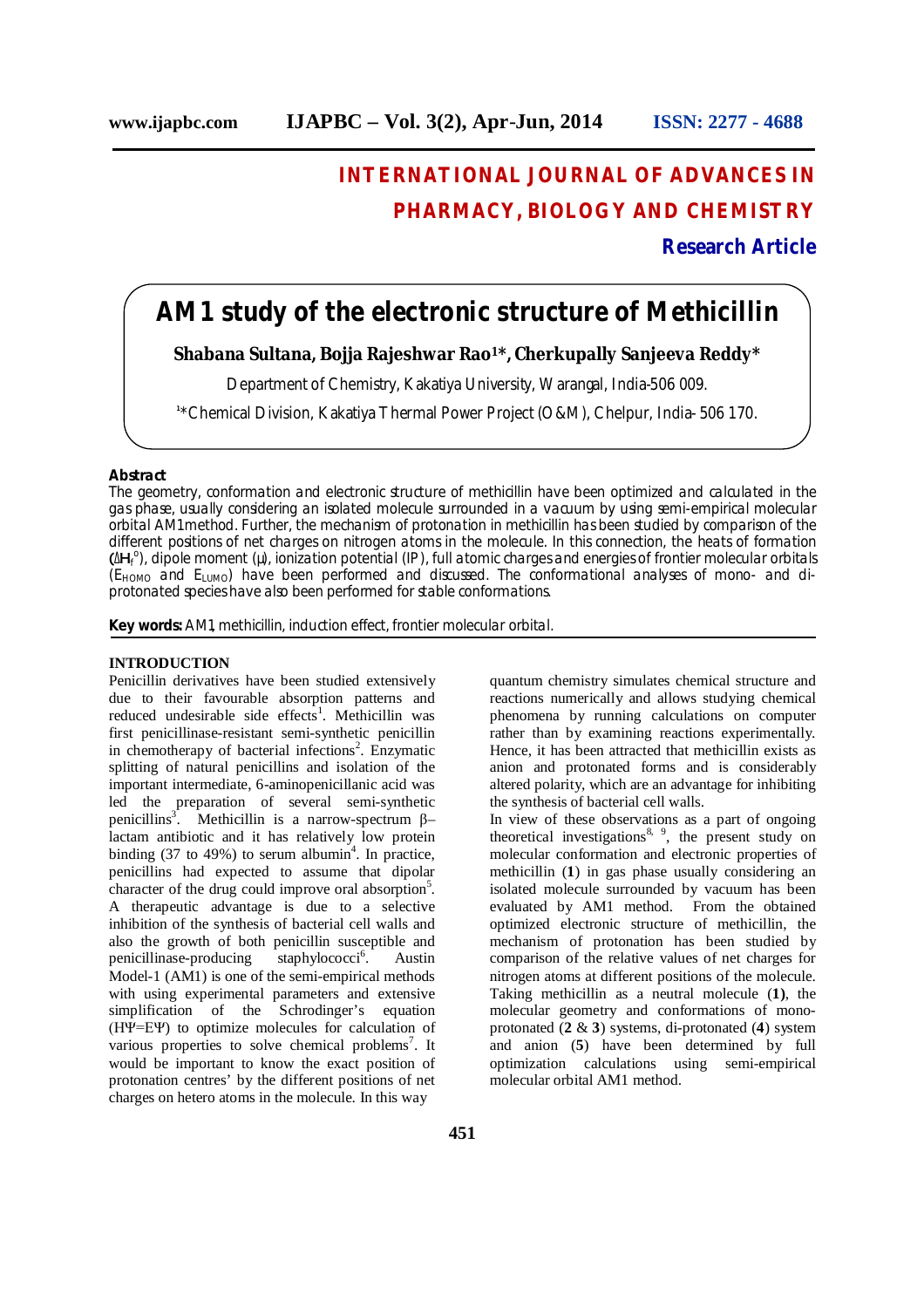#### **Computational methods**<sup>7</sup>

Austin Model 1 (AM1) Semi-empirical molecular orbital calculations were performed on the molecules shown in Scheme-1 using the MOPAC93 in WinMOPAC ver 5.13 program by means of Intel Dualcore D102GGC2 DDR2 1GB SDRAM PC. The AM1 semi-empirical method is a modification of MNDO, offering more accurate parameterizations for polar systems and transition states. Geometry calculations in the ground state (keywords: PRECISE, equivalent to GNORM=5.0, CHARGE, GEO-OK, and MMOK to correct the increase in the barrier to rotation of the amide linkage) were completely optimized until the lowest energy conformation was found. The position of the atom in the molecule is mentioned as subscript (Figure-1). The initial molecular geometry was adopted as Pople's standard data<sup>10</sup>, and subsequently fully optimized using an energy gradient method. The conformations were designated by Klyne-Prelog terms<sup>8</sup> using  $s =$ syn,  $a =$ anti,  $p =$ peri-planar  $(0+30^0)$ &  $180+30^0$  and all other angles *c* = clinal.

#### **RESULTS & DISCUSSION**

# **Electronic structure of methicillin (1) and its mono-protonated (2&3), di-protonated (4) and anion (5)**

The optimized electronic structure of methicillin (**1**) and its mono-protonated (**2** & **3**), di-protonated (**4**) and anion (**5**) are shown in Scheme-1. In this context, the numbering of methicillin is shown in Figure -1. The calculated heats of formation ( $\Delta H_f^{\circ}$ ), ionization potential  $(\text{IP})$ , dipole moment  $(\mu)$ , the energies of frontier molecular orbitals  $(E_{HOMO}$  and  $E_{LUMO}$ ) and net charges on hetero atoms of the molecules (**1** to **5**) are presented in Table-I. It is observed that the net charges on  $N<sub>7</sub>$  and  $N<sub>12</sub>$  atoms are -0.2440 and -0.3571 respectively in the case of methicillin (**1**). Usually, the nitrogen atom with larger negative value of net charge accepts proton more easily. It is also investigated that the sequence of protonation for nitrogen atoms of methicillin (**1**) is increasing in the order of  $N_7 < N_{12}$ . Thus, the negative charge distribution on nitrogen atoms  $N_{12}$ - atom is predicted to be main protonation site of methicillin (**1)**.

It is observed that ionization potential values are increased in the order of molecules  $5 < 1 < 3 < 2 < 4$ . The di-protonated system (**4**) has more ionization potential. The calculated values of frontier orbital energies ( $E_{HOMO}$  and  $E_{LUMO}$ ) reveal that molecules 1 and **5** have more electron-donor character whereas other molecules have electron-acceptor property. In the case of HOMO, the electron density is highest at N12- atoms for molecules **1, 3, 4** and **5**. The results revealed that the electronic properties and reactivity

of molecule depend on its conformational structure. The promotion of an electron from HOMO to LUMO, in a photochemical reaction, the supra-facial path way is allowed in the case of molecules **1** to **4**, due to the presence of same sign and antara-facial path way is allowed in the case of **5,** due to the presence of opposite  $sign<sup>11</sup>$ . The dipole moments of molecules depend on the nature of the atoms and bonds comprising the molecules and on their arrangement.

The dipole moment is increasing in the order of molecules  $1 < 4 < 3 < 2 < 5$ . Anion (5) shows higher dipole moment. The electronegative hetero-atoms cause displacement of electrons that induces an additional dipole moment in the molecule. The magnitude of the induction effect<sup>12</sup> ( $\mu_{ind}$ ) of molecules can be estimated with respect to methicillin (**1**). It is found that the induction effect is increasing in the case of  $\Delta \mu_{ind}$  (**4**) 0.450D,  $\Delta \mu_{ind}$  (**3**) 1.776D, ∆µind (**2**) 4.003D and ∆µind (**5**) 17.280D. According to the heat of formation  $(\Delta H_f^o)$  data, the stability of compounds have decreased in the order of  $5 > 1 > 3 > 2 > 4$ . But geometry calculations in the ground state were completely optimized until the lowest energy conformation was found in the individual ions or molecules. It can be assumed that the electronic properties and reactivity of the molecule depend on its conformational structure. It is predicted that the protonation would take place preferably at  $N_{12}$ -atom than  $N_{7}$ -atom in the case of methicillin (**1**), this is due to the increased bond lengths of  $N_{12}$ -C<sub>11</sub> (1.4102 Å), C<sub>13</sub>-N<sub>12</sub> (1.3937 Å) and  $C_{11}$ -C<sub>9</sub> (1.5685 Å). It is found that the stability of mono-protonated methicillin **3**  $(\Delta H_f^{\circ}, +4.6714)$ kcal/mol) is more stable than 2  $(\Delta H_f^{\circ}, +6.3544)$ kcal/mol). The formation of di-protonated methicillin **(4),** from mono-protonated methicillins (**2** & **3**) is possible with the heat of formation  $(\Delta H_f^o)$  of +246.9257 kcal/mol. The protonation site of methicillin **(1)** at  $N_{12}$ - atom is predicted to be the main basic centre of molecule. However, negative atomic charges are also present on the other atoms of the molecule.

In the case of neutral methicillin (**1**), the protonation at  $N<sub>7</sub>$ -atom to form mono-protonated cation (3) is considered by increasing net atomic charges at  $N_{12}$ -,  $O_{10}$ -,  $O_{18}$ - and  $O_{20}$ - atoms and decreasing at N<sub>7</sub>-,  $O_{32}$ -,  $O_{33}$ - and  $O_{37}$ - atoms. The protonation site of methicillin (1) at  $N_{12}$ - atom to form mono-protonated cation (**2**) is considered by decreasing net atomic charges at N<sub>7</sub>-, N<sub>12</sub>-, O<sub>32</sub>-, O<sub>33</sub>- and O<sub>37</sub>-atoms and increasing at  $O_{10}$ -,  $O_{18}$ - and  $O_{20}$ - atoms. In the case of di-protonated cation (**4**), the negative atomic charges are decreased at  $N_7$ ,  $N_{12}$ ,  $O_{32}$ ,  $O_{33}$ - and  $O_{37}$ - atoms and increased at  $O_{10}$ -,  $O_{18}$ - and  $O_{20}$ - atoms. Anion of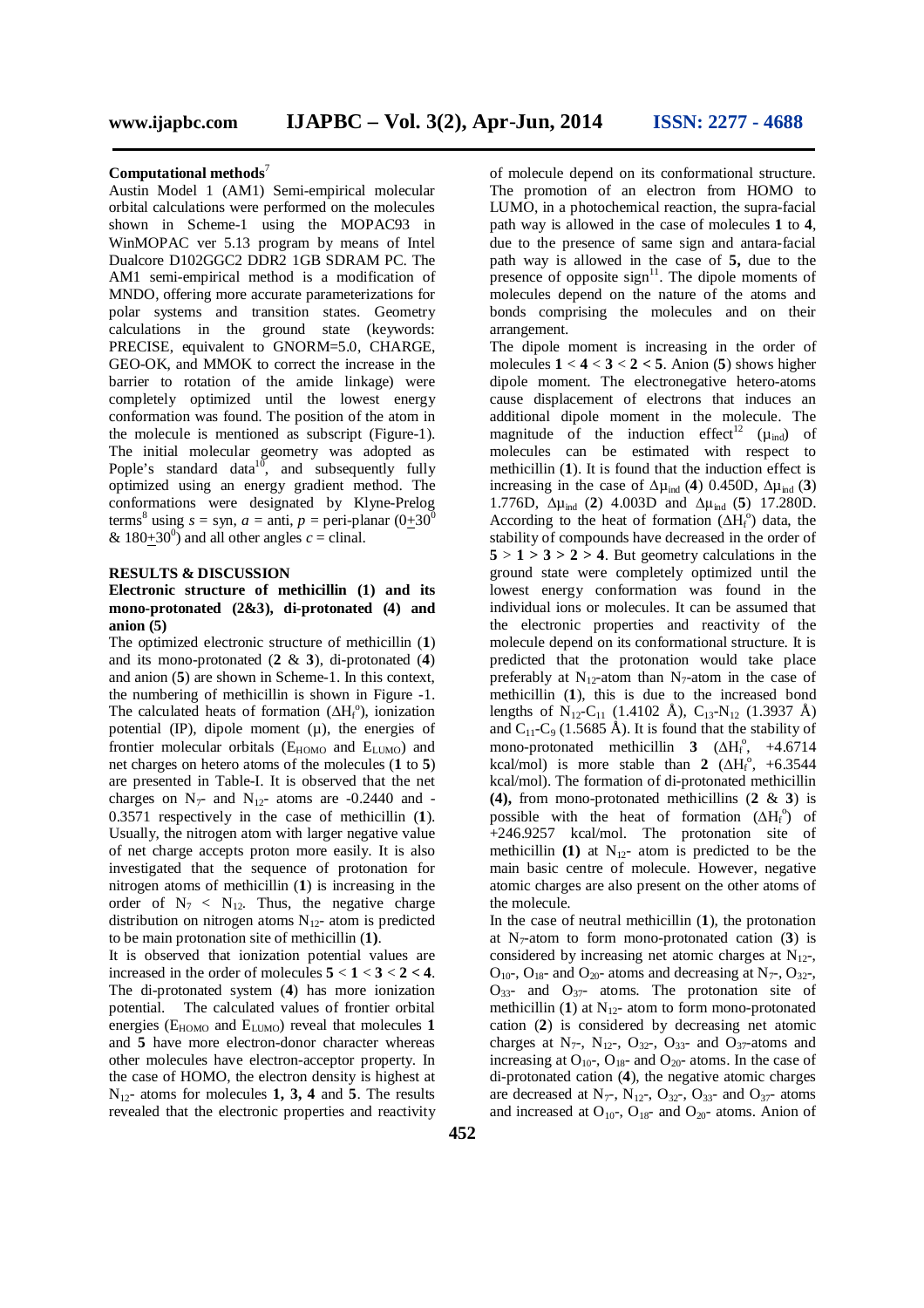methicillin (**5**) is formed by the removal of a proton from  $O_{10}$ -atom with increasing net charges at  $O_{10}$ - $O_{32}$ ,  $O_{33}$ - and  $O_{37}$ - atoms and decreasing at N<sub>7</sub>-, N<sub>12</sub>- $O_{18}$ - and  $O_{20}$ - atoms.

#### **The acid – base equilibrium of methicillin (1 to 5)**

Equilibrium is normally established in polar solvents, and it is found as per Scheme-1 regarding the protonation of methicillin  $(1)$ . N<sub>12</sub>-atom is main basic centre in accordance with the negative charge distribution on N-atoms (Table-1). To determine the exact protonation centres of methicillin (**1**), the proton affinities (PA) for the different nitrogen atoms of the molecule have been calculated by means of AM1 method. The stable conformation of the cations formed by the protonation of each nitrogen atom of the molecule is determined; the heats of formation are calculated with full geometry optimization. The cations formed by the protonation at  $N_{7}$ - or  $N_{12}$ atoms of methicillin (**1**) can exist in *anti-* or *syn*conformations, as shown in Scheme-1. Its conformation can be assigned by comparison of its geometry and electronic structure. The proton affinity

 $(PA)^{13}$  values for the different nitrogen atoms of methicillin RH (**1**) were calculated by using the equation (1) and found to be 203.2923 kcal/mol and 205.0053 kcal/mol respectively in the case of monoprotonated methicillins ( **2** and **3**). Di-protonated methicillin (**4**) was formed from either of monoprotonated methicillins (**2** and **3**) respectively with PA 126.6287 kcal/mol and 124.9157 kcal/mol.

$$
PA = \Delta H_{\mathrm{f}}^{\mathrm{o}}(H^{+}) + \Delta H_{\mathrm{f}}^{\mathrm{o}}(B) - \Delta H_{\mathrm{f}}^{\mathrm{o}}(BH^{+}) \qquad \ldots (1).
$$

Where PA is the proton affinity,

 $\Delta H_f^{\circ}(\text{B})$  is the heat of formation for methicillin,  $\Delta H_f^{\circ}(\text{BH}^+)$  is the heat of formation for the cation, and  $\Delta H_f^{\circ}$ (H<sup>+</sup>) is heat of formation for the proton (367.2) kcal/mol).

The proton affinity is in the order of  $N_7$  (205.0053) kcal/mol) >  $N_{12}$  (203.2923 kcal/mol) and monoprotonated methicillin (**2**) appears to be more stable. All cations are solvated to form hydrogen bonds with the polar solvents which would affect the position of the equilibrium.



**Figure - 1**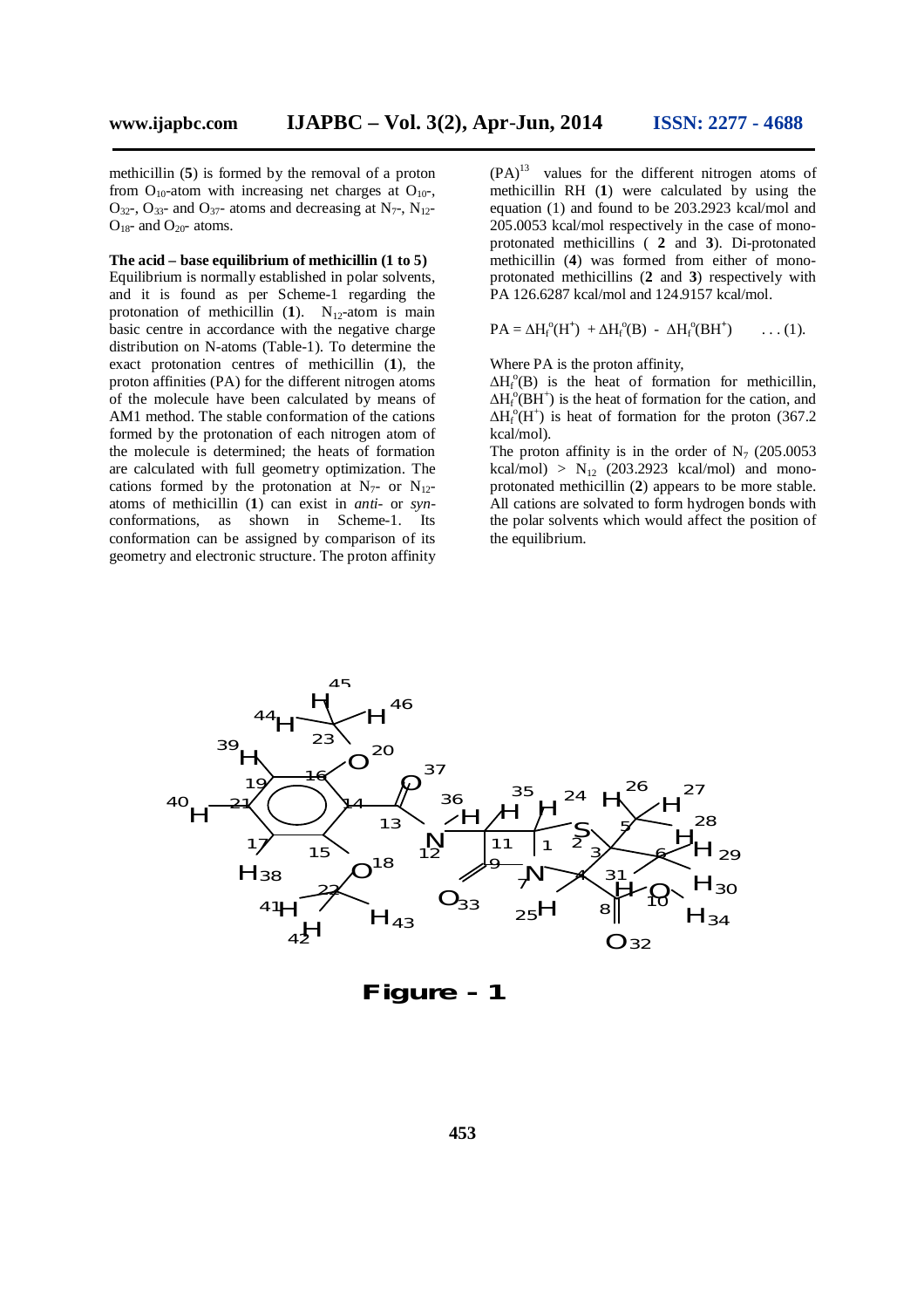

**Scheme - 1**

## **The conformations of methicillin (1) and its monoprotonated (2 and 3), di-protonated (4) and anion**   ${\bf R}^-(5)$

The spatial arrangement of atoms in a molecule is considered to study the conformations of methicillin (**1**), and its mono-protonated cations (**2 & 3**), diprotonated catrion (**4**) and anion (**5**) with a view to investigate molecular deformations. These can exist in *anti-* or *syn-* conformation, according to the position of atoms. In this context, the change in energy content of the protonation may depend on the changes in the parameters of dihedral angles. Figure-1 illustrates the atomic numbering of methicillin (**1**). Fully optimized AM1 calculations scrutinize only the main data of bond lengths (Table-II) and dihedral angles (Table-III) of molecules (**1** to **5**) for the sake of simplicity.

From the Table-II, Table-III and Scheme-1, monoprotonated methicillin (**2**) is formed by the addition of proton at  $N_{12}$ -atom of methicillin  $(1)$ , with increasing bond lengths at  $N_{12}-C_{11}$ ,  $C_{13}-N_{12}$  and  $C_{11} C_9$  and decreasing bond lengths at  $C_9$ -N<sub>7</sub> and O<sub>37</sub>-C<sub>13</sub>. The change of conformation from –*ac* of  $C_{13}N_{12}C_{11}C_9$ ,  $+ap$  of  $C_{14}C_{13}N_{12}C_{11}$ ,  $+sp$  of  $O_{32}C_8C_4C_3$ ,  $+ap$  of  $H_{34}O_{10}C_8C_4$  and  $-sp$  of  $O_{37}C_{13}N_{12}C_{11}$  are changed to *-ap*, *-ap*, *+sc*, *-ap* and +*sp* conformations respectively. It is also observed that the protonation at  $N_{12}$ - atom is shown  $-sc$ conformation. If the mono-protonated methicillin (**3**) is formed by the addition of proton at  $N<sub>7</sub>$ - atom of methicillin  $(1)$ , with increasing bond lengths at  $C_{13}$ - $N_{12}$  and  $C_9$ - $N_7$  and decreasing bond lengths at  $O_{32}$ - $C_8$ ,  $O_{33}$ -C<sub>9</sub> and N<sub>12</sub>-C<sub>11</sub>. The change of dihedral angle of  $H_{34}O_{10}C_8C_4$  is converted  $+ap$  to  $-ap$  conformation and all other conformations are unaltered. It is observed that the protonation at  $N_7$ -atom is shown *-ap* conformation. In the case of formation of diprotonated methicillin (**4**), it is found that the dihedral angle of  $C_{13}N_{12}C_{11}C_9$ ,  $C_{14}C_{13}N_{12}C_{11}$ ,  $O_{32}C_8C_4C_3$ ,<br> $H_{34}O_{10}C_8C_4$  and  $O_{37}C_{13}N_{12}C_{11}$  are changed  $H_{34}O_{10}C_8C_4$  and  $O_{37}C_{13}N_{12}C_{11}$  are changed conformations from *-ac* to -*ap*, +*ap* to -*ap*, +*sp* to +*sc*, +*ap* to -*ap* and -*sp* to +*sp* conformations respectively. It is also investigated that the protonation at  $N_7$ - atom and  $N_{12}$ -atom are shown respectively -*ac* and -*sc* conformations to form stable di-protonated methicillin (**4**). It can be concluded that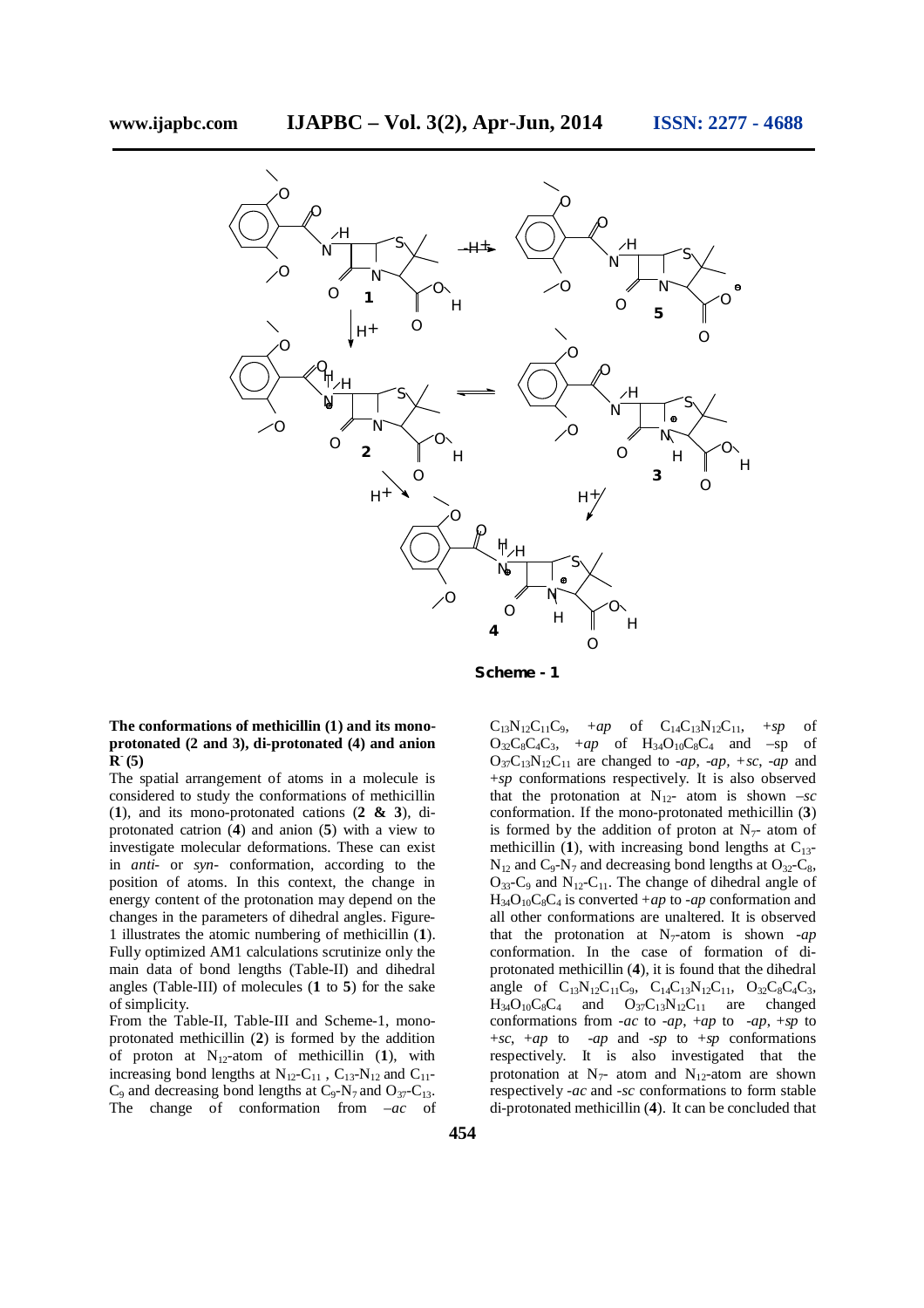the anion (**5**) is formed with the removal of a proton from  $O_{10}$ - atom of methicillin (1), and the dihedral angle of  $O_{10}C_8C_4C_3$  and  $O_{32}C_8C_4C_3$  are changed the conformations from -*ap to +sp* and +*sp* to *-ap* respectively to form stable anion  $R^-(5)$  and rest of positions have moderate changes.

# **CONCLUSION**

AM1 calculations show that protonated methicillins are nearly non-planar skeleton geometry, and the sequence of proton transfer at nitrogen atom is  $N_{12}$  $N_7$ . But, it is observed that  $N_7$ - protonated is more stable than  $N_{12}$ - protonated methicillin. All cations of methicillin are solvated to form hydrogen bonds with the polar solvents which would affect the position of

-

the equilibrium. It is also predicted the stability of molecule in acid medium. Further, the utility of theoretical predictions is important for evaluating the ability of protein binding to serum albumin. This study reveals about the stability of conformations and molecular deformations, which is highly dependent relative upon the polarity of the medium.

# **ACKNOWLEDGEMENT**

One of the authors (Smt. Shabana Sultana) is thankful to the Head, Department of Chemistry, Kakatiya University, Warangal – 506 009 for permission and encouragement.

#### **Table –I**

**Heat of formation (∆H<sup>f</sup> <sup>o</sup>in kcal/mol), ionization potential (eV), dipole moment (µ in Debye), energies of**  frontier molecular orbitals (in eV) and the atomic charges on  $S_2$ ,  $N_7$ ,  $N_{12}$ ,  $O_{10}$ ,  $O_{18}$ ,  $O_{20}$ ,  $O_{32}$ ,  $O_{33}$  and  $O_{37}$  of **methicillin(1) and its mono-protonated forms (2 & 3), di-protonated form (4), and anion (5) from AM1** 

| calculations.                   |             |           |           |             |             |  |  |  |
|---------------------------------|-------------|-----------|-----------|-------------|-------------|--|--|--|
| Parameters                      |             | 2         | 3         | 4           | 5.          |  |  |  |
| $\Delta H_f^{\circ}$ (kcal/mol) | $-157.5533$ | $+6.3544$ | $+4.6414$ | $+246.9257$ | $-183.2523$ |  |  |  |
| Ionization potential (eV)       | 8.9140      | 12.040    | 11.569    | 14.854      | 4.944       |  |  |  |
| $\mu$ (Debye)                   | 5.428       | 9.431     | 7.204     | 5.878       | 22.708      |  |  |  |
| $E_{HOMO}$ (eV)                 | $-8.910$    | $-12.040$ | $-11.569$ | $-14.854$   | $-4.944$    |  |  |  |
| $E_{LUMO}(eV)$                  | $-0.204$    | $-4.233$  | $-4.296$  | $-8.186$    | $+1.647$    |  |  |  |
| $S_2$ (atomic charge)           | $+0.0544$   | $+0.1268$ | $+0.2284$ | $+0.2993$   | $-0.0938$   |  |  |  |
| $N_7$ (atomic charge)           | $-0.2440$   | $-0.2080$ | $-0.1144$ | $-0.0916$   | $-0.1983$   |  |  |  |
| $N_{12}$ (atomic charge)        | $-0.3571$   | $-0.0909$ | $-0.3741$ | $-0.1405$   | $-0.3397$   |  |  |  |
| $O_{10}$ (atomic charge)        | $-0.2851$   | $-0.2912$ | $-0.3203$ | $-0.3306$   | $-0.5683$   |  |  |  |
| $O_{18}$ (atomic charge)        | $-0.2126$   | $-0.2708$ | $-0.2369$ | $-0.2889$   | $-0.1919$   |  |  |  |
| $O_{20}$ (atomic charge)        | $-0.1920$   | $-0.2122$ | $-0.1997$ | $-0.2267$   | $-0.1824$   |  |  |  |
| $O_{32}$ (atomic charge)        | $-0.3570$   | $-0.3235$ | $-0.2722$ | $-0.2355$   | $-0.5134$   |  |  |  |
| $O_{33}$ (atomic charge)        | $-0.2410$   | $-0.1858$ | $-0.0949$ | $-0.0347$   | $-0.2521$   |  |  |  |
| $O_{37}$ (atomic charge)        | $-0.3335$   | $-0.1564$ | $-0.2950$ | $-0.1443$   | $-0.3536$   |  |  |  |

**Table –II Bond lengths of methicillin (1) and its mono-protonated forms (2 & 3), di-protonated form (4), and anion (5) from AM1 calculations.**

| Bond lengths              | 1      | $\overline{2}$ | 3      | 4      | 5      |
|---------------------------|--------|----------------|--------|--------|--------|
| $C_3-S_2$                 | 1.8223 | 1.8295         | 1.8078 | 1.8141 | 1.8536 |
| $C_9-N_7$                 | 1.4480 | 1.4338         | 1.5610 | 1.5455 | 1.4348 |
| $N_{12}$ - $C_{11}$       | 1.4102 | 1.4684         | 1.3955 | 1.4649 | 1.4183 |
| $C_{13} - N_{12}$         | 1.3937 | 1.5337         | 1.4166 | 1.5849 | 1.3806 |
| $C_{11}$ - $C_9$          | 1.5685 | 1.5711         | 1.5601 | 1.5419 | 1.5776 |
| $O_{10}$ - $C_8$          | 1.3585 | 1.3556         | 1.3588 | 1.3568 | 1.2615 |
| $O_{32}$ -C <sub>8</sub>  | 1.2343 | 1.2318         | 1.2256 | 1.2231 | 1.2522 |
| $O_{33} - C_9$            | 1.2184 | 1.2138         | 1.1984 | 1.1995 | 1.2191 |
| $O_{37}$ -C <sub>13</sub> | 1.2421 | 1.2175         | 1.2358 | 1.2112 | 1.2448 |
| $H_{34}$ - $O_{10}$       | 0.9729 | 0.9751         | 0.9757 | 0.9793 |        |
| $H_{36} - N_{12}$         | 0.9932 | 1.0267         | 0.9914 | 1.0238 | 0.9934 |
| $H-N7$                    |        |                | 1.0207 | 1.0242 | -      |
| $H-N_{12}$                |        | 1.0354         |        | 1.0367 |        |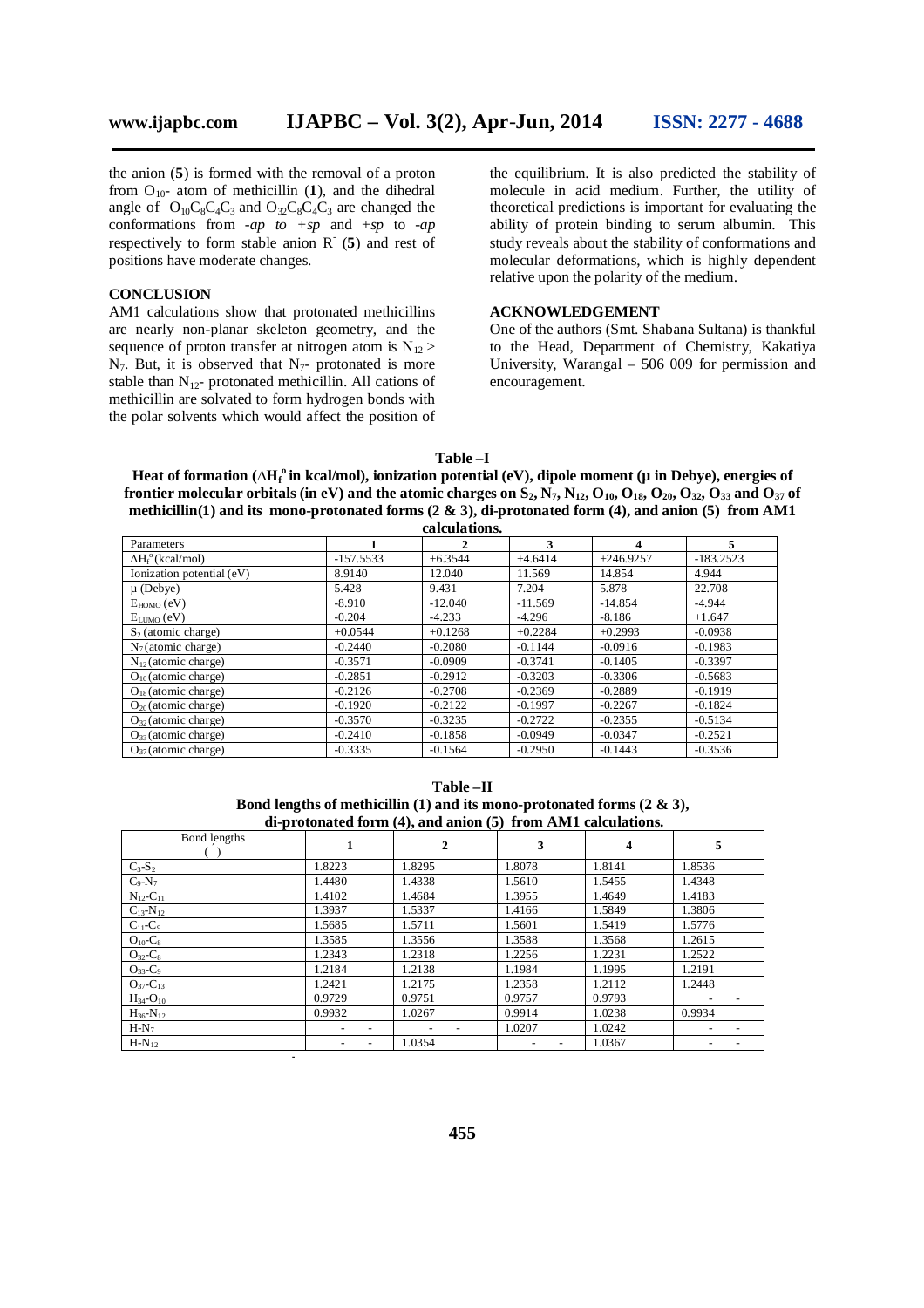**Table – III Dihedral angle (<sup>o</sup> ) of methicillin (1) and its mono-protonated forms (2 & 3), di-protonated form (4), and anion (5) from AM1 calculations**

| ui-protonattu form (¬), anu anion (♂) ironi Aivit taitujations |           |        |           |        |                                                         |        |                                                                                                                                                                                                                                             |                                |           |        |
|----------------------------------------------------------------|-----------|--------|-----------|--------|---------------------------------------------------------|--------|---------------------------------------------------------------------------------------------------------------------------------------------------------------------------------------------------------------------------------------------|--------------------------------|-----------|--------|
| Dihedral angle                                                 |           |        | 2         |        | 3                                                       |        | 4                                                                                                                                                                                                                                           |                                | 5         |        |
| (°)                                                            | Angle     | $(*)$  | Angle     | $(*)$  | Angle                                                   | $(*)$  | Angle                                                                                                                                                                                                                                       | $(*)$                          | Angle     | $(*)$  |
| $C_4C_3S_2C_1$                                                 | $-19.69$  | $-sp$  | $-19.39$  | $-SD$  | $-22.99$                                                | $-SD$  | $-24.58$                                                                                                                                                                                                                                    | $-SD$                          | $-19.69$  | $-sp$  |
| $C_8C_4C_3S_2$                                                 | $+162.71$ | $+ap$  | $+161.64$ | $+ap$  | $+159.33$                                               | $+ap$  | $+159.26$                                                                                                                                                                                                                                   | $+ap$                          | $+165.71$ | $+ap$  |
| $O_{10}C_8C_4C_3$                                              | $-167.36$ | $-ap$  | $-147.94$ | $-ap$  | $-158.61$                                               | $-ap$  | $-152.00$                                                                                                                                                                                                                                   | $-ap$                          | $+28.22$  | $+$ sp |
| $C_{13}N_{12}C_{11}C_9$                                        | $-124.04$ | $-ac$  | $-158.90$ | $-ap$  | $-126.02$                                               | $-ac$  | $-172.94$                                                                                                                                                                                                                                   | $-ap$                          | $-132.07$ | $-ac$  |
| $C_{14}C_{13}N_{12}C_{11}$                                     | $+178.79$ | $+ap$  | $-170.37$ | $-ap$  | $+174.59$                                               | $+ap$  | $+175.40$                                                                                                                                                                                                                                   | $+ap$                          | $+177.61$ | $+ap$  |
| $C_{15}C_{14}C_{13}N_{12}$                                     | $-59.83$  | $-SC$  | $-53.75$  | $-SC$  | $-57.72$                                                | $-SC$  | $-54.44$                                                                                                                                                                                                                                    | $-SC$                          | $-61.85$  | $-SC$  |
| $O_{32}C_8C_4C_3$                                              | $+18.48$  | $+$ sp | $+36.08$  | $+sc$  | $+26.65$                                                | $+$ SD | $+32.19$                                                                                                                                                                                                                                    | $+sc$                          | $-156.62$ | $-ap$  |
| $O_{33}C_{9}N_7C_4$                                            | $+58.22$  | $+sc$  | $+63.15$  | $+sc$  | $+65.06$                                                | $+sc$  | $+73.03$                                                                                                                                                                                                                                    | $+sc$                          | $+60.75$  | $+sc$  |
| $H_{34}O_{10}C_8C_4$                                           | $+179.77$ | $+ap$  | $-177.17$ | $-ap$  | $-177.53$                                               | $-ap$  | $-174.41$                                                                                                                                                                                                                                   | $-ap$                          | - -       |        |
| $H_{36}N_{12}C_{11}C_9$                                        | $+45.99$  | $+sc$  | $+77.95$  | $+sc$  | $+44.28$                                                | $+sc$  | $+64.26$                                                                                                                                                                                                                                    | $+sc$                          | $+38.37$  | $+sc$  |
| $O_{37}C_{13}N_{12}C_{11}$                                     | $-2.71$   | -sp    | $+8.71$   | $+$ SD | $-5.99$                                                 | -sp    | $+3.42$                                                                                                                                                                                                                                     | $+$ SD                         | $-3.44$   | $-sp$  |
| $HN_{12}C_{11}C_{9}$                                           | $ -$      | $ -$   | $-38.74$  | $-SC$  | $ -$                                                    | $ -$   | $-54.25$                                                                                                                                                                                                                                    | $-SC$                          | $ -$      | - -    |
| $HN_7C_4C_3$                                                   |           |        |           |        | $-151.36$<br>the state of the company of the company of | $-ap$  | $-149.19$<br>and the first property of the control of the control of the control of the control of the control of the control of the control of the control of the control of the control of the control of the control of the control of t | $-ac$<br>$-11 - 1 - 1 - 1 = 0$ | - -       |        |

\* Conformational analyses using prefixes  $a = anti$ ,  $s = syn$ ,  $p = peri-planar$ ,  $c = chiral$ , and  $+ &$  - signs<sup>8</sup>.

#### **REFERENCES**

- 1. (a) Knudsen ET, Rolinson GN, Absorption and excretion of a new antibiotic (BRL 1241), Br Med J, 1960; 2: 700. (b) Shechan JC, Henerylogan KR, The total and partial general synthesis of the penicillins, J Am Chem Soc,1962; 84: 2983-90.
- 2. (a) Wolfe S, Demain AL, Jensen SE, Westlake DWS, Enzymatic approach to synthesis of unnatural beta-lactams, Science, 1984; 226: 1386-92 (b) Kaiser GV, Kukolja S, Cephalosporins and Penicillins, E H Flynn, Ed. Academic Press, New York & London, 1972; 74-131.
- 3. (a) Fosker GR, Hardy KD, Nayler JHC, Seggary P, Siove ER, Derivatives of 6 aminopenicillanic acid. Part X. A nonenzymatic conversion of benzylpenicillin into semi-synthetic penicillins, J Chem Soc (C), 1971; 1917-22, (b) Chauvette RR, Pennington PA, Ryan CW, Cooper RDG, Jose FL, Wright IG, Van Heyningen EM, Huffman GW, Chemistry of cephalosporin Antibiotics. XXI. Coversion of penicillins to cephalexin, J Org Chem, 1971; 36: 1259-67.
- 4. Craig WA, Suh B, Protein binding and the antimicrobial effects: methods for determination of protein binding, In Antibiotics in Laboratory Medicine (Lorian V, ed.)  $3<sup>rd</sup>$  edn. P367. Baltimore MD: Williams & Wilkins, 1991.
- 5. Allen JD, Roberts CE, Kirby WMM, Staphylococcal septicaemia treated with methicillin: Report of twenty-two cases, N Engl J Med., 1962; 266: 111.
- 6. (a) White A, Varga DT, Antistaphylococcal activity of sodium methicillin, Arch Intern Med, 1961; 108: 671; (b) Morin RB, Gorman M, Eds, Chemistry and Biology of Beta-lactam Antibiotics, Volumes 1-3, (Academic press, New York), 1982; (c) John H Block, John M Beak Jr, Wilson and Gisvold's Text Book of Organic Medicinal and Pharmaceutical Chemistry,  $11<sup>th</sup>$  edn., (Lippincott Williams & Wilkins, NewYork), 2004.
- 7. (a) Dewar MJS, Zeobisch EG, Healy EF, Stewart JJP, AM1: a new general purpose quantum mechanical molecular model, J Am Chem Soc, 1985; 107: 3902-3909; (b) Stewart JJP, MOPAC, A general molecular orbital package, QCPE  $455, 5^{\text{th}}$  edn, 1988; (c) Coppola BP, Progress in practice: Organic chemistry in the introductory course, Chem Educator, 1997; 2(2), 1-8. Springer-verlag New York, INC.
- 8. (a) Rajeshwar Rao Bojja, AM1 study on the conformations of 6-aminopenicillanic acid, Indian J chem, 2002; 41B: 1697-1701; (b) Rajeshwar Rao B, Linga murthy S, AM1 study on the conformations of zwitterions of 6 aminopenicillanic acid (6-APA), Indian J chem, 2006; 45B: 1250-1253.
- 9. (a). B. Rajeshwar Rao, D. Chandra Sekhar Rao & Ch. Sanjeeva Reddy, AM1 study of the electronic structure of zwitterions of Ampicillin., Indian J. Chem, 2013; 52B (1): 164-168; (b). Bojja Rajeshwar Rao, D. Chandra Sekhar Rao & Ch. Sanjeeva Reddy, AM1 study of the Electronic structure of 7 aminodeacetoxycephalosporanic acid (7-